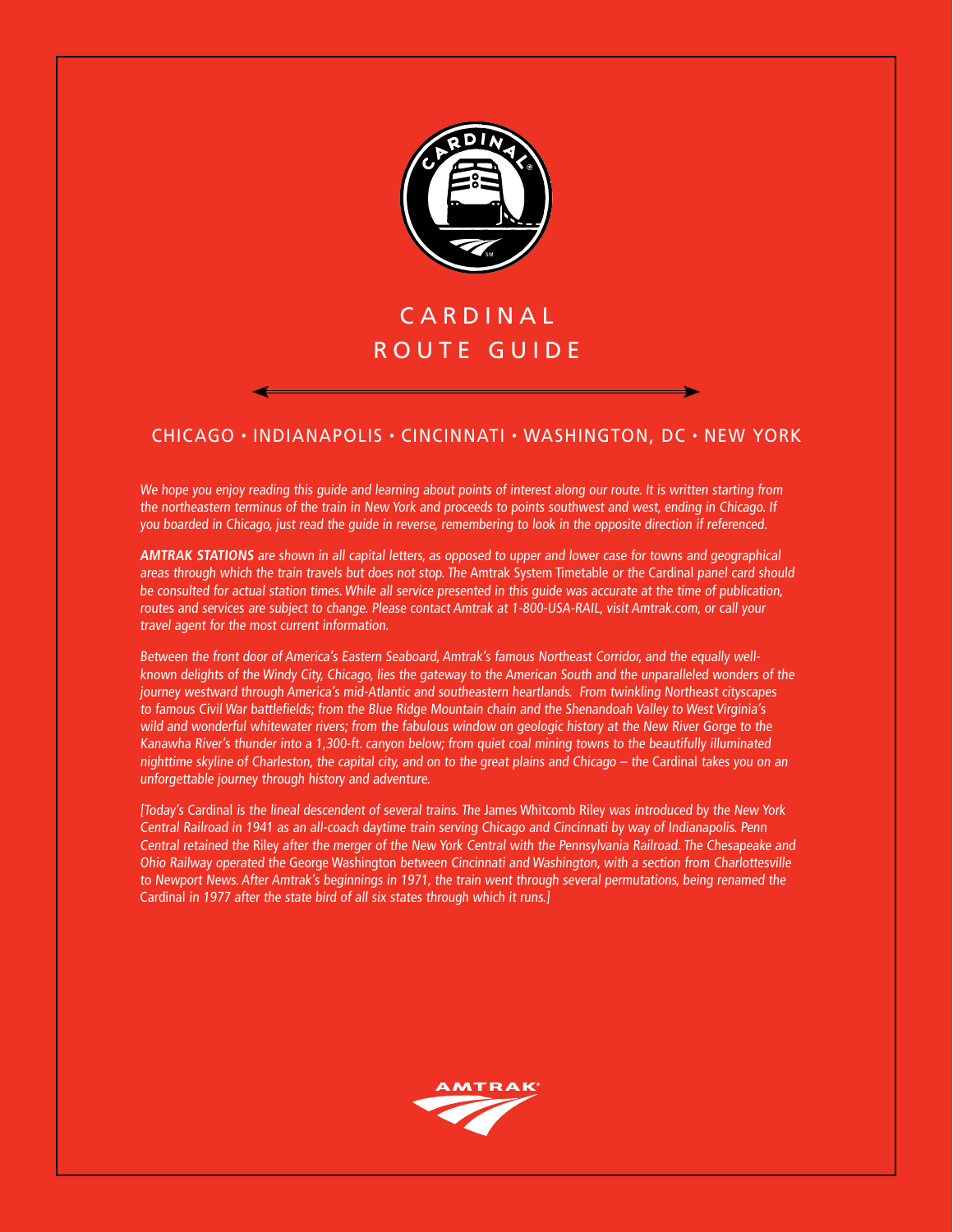# WELCOME ABOARD



Welcome aboard the Cardinal. From the flash of Broadway, the monuments of the nation's capital to the City of Big Shoulders, the Cardinal takes you through historic towns, scenic landscapes and unparalleled natural wonders on its fabulous journey south and west through America's mid-Atlantic, southeast and heartland.

On board the Cardinal, you will experience the comfort and relaxation of train travel while viewing spectacular scenery. We are happy to have you aboard today and want to ensure your trip is everything you want it to be. If there is anything that can be done to make your trip more enjoyable, please do not hesitate to call upon any Amtrak employee.

#### THE TRAIN STAFF

The staff of the Cardinal is here to make your trip a special and enjoyable experience.

Conductor is responsible for the entire On-Board Services Staff including ticket collection, passenger safety, and the safe operation of the train.

Lead Service Attendant is responsible for the operation of the Dining Car and Dining Car staff.

Lounge Car Attendant is responsible for the operation of the Lounge/Café Car

**Sleeping Car Attendant** is responsible for providing all service for passengers ticketed in Sleeping Car accommodations, including room preparation, luggage service and any assistance necessary to ensure a comfortable journey. Contact your Sleeping Car Attendant if you desire drinks before dinner. They will also take your dinner reservations or arrange for your meal to be served in the privacy and comfort of your accommodation.

Coach Attendant is responsible for providing service for passengers ticketed in coach. This includes seat assignment, pillow service and assistance to ensure a comfortable journey.

#### ACCOMMODATIONS

Viewliner Sleeping Car accommodations provide a range of private rooms with amenities for day and night use. From roomettes to bedrooms and accessible bedrooms, some featuring a private lavatory and shower, Sleeping car accommodations will suit any need and can be described in more detail by any member of the crew. Please ask to speak to the Conductor regarding the availability of rooms. Amtrak's ClubAcela is available for Sleeping car passengers boarding in New York, as is the Metropolitan Lounge in Chicago.

**Coach** seating provides a wide, reclining seat with leg rest, folding tray table and overhead lights. This enhanced service provides at-seat meal service if requested and larger pillows for additional sleeping comfort.

**Diner/Lounge Car** features full-service hot meals prepared by Amtrak chefs. The dining car provides the perfect atmosphere to meet your fellow passengers and enjoy a delicious meal while the scenery glides by your window. Sleeping Car accommodation charges include meals in the Dining car while passengers ticketed in Coach may purchase Dining car meals at reasonable prices.

HOST RAILROADS are the freight and commuter railroads that Amtrak contracts with to operate Amtrak passenger trains. The Cardinal operates between New York and Washington on Amtrak, between Washington and Alexandria on CSX Transportation, between Alexandria and Culpeper on Norfolk Southern, between Culpeper and Clifton Forge on Buckingham Branch, between Clifton Forge and Dyer on CSX Transportation, and between Dyer and Chicago on Norfolk Southern.

Information contained in this route guide as well as described amenities and features are subject to change without notice. While gratuities are not required for services provided, it is an appreciated way to convey to an employee that he or she has made your trip more enjoyable.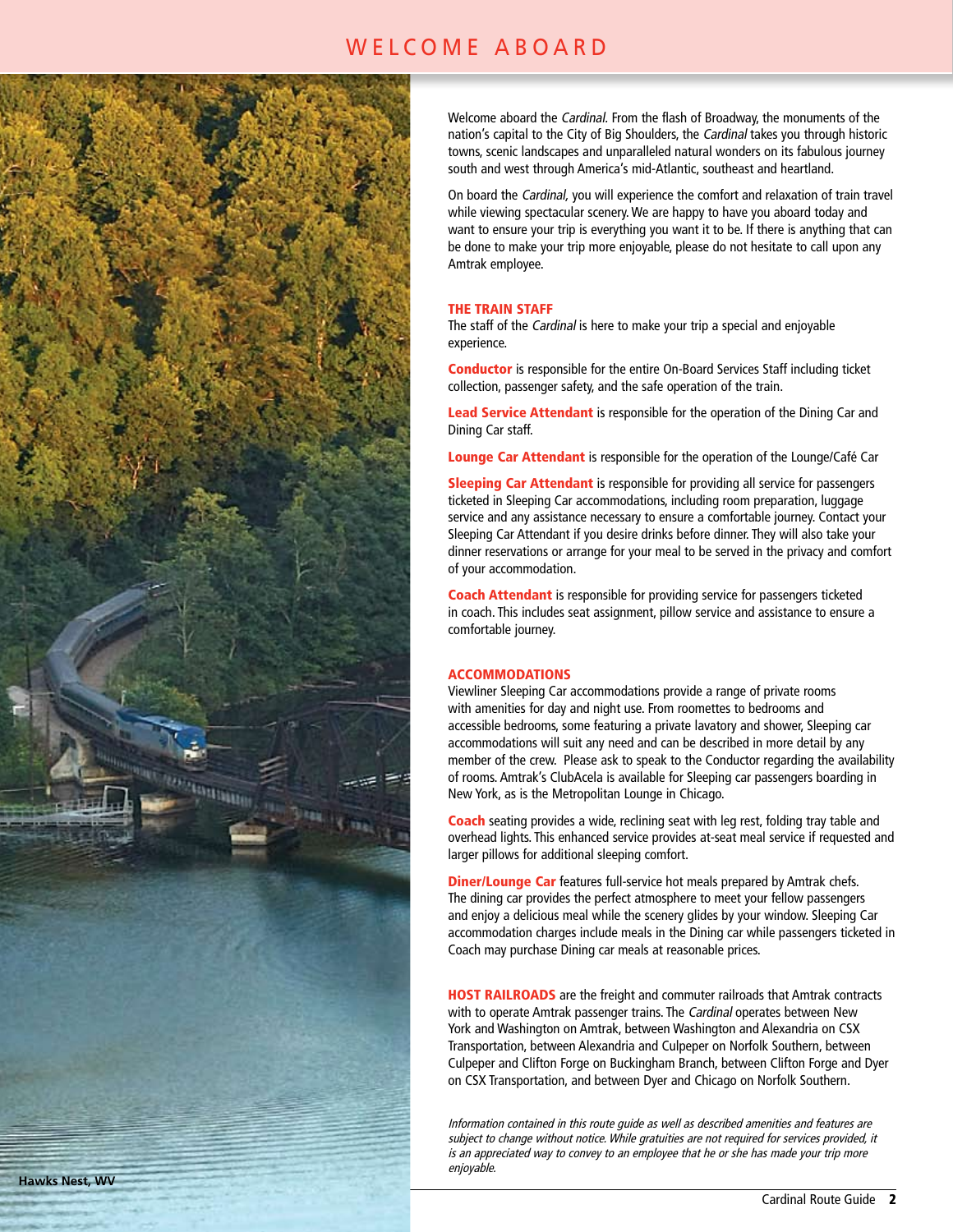

**NEW YORK** is America's most populous city. So famous are its districts that Wall Street, Broadway and Madison Avenue are universally recognized shorthand for the industries located there. It is a global city, with worldwide influence over commerce, finance, culture and entertainment and the arts. It is also an important center for international affairs, hosting the United Nations headquarters. Unique among U.S. cities for its high use of mass transit, the density and diversity of its population, its reputation as a city that never sleeps is due to its 24-hour subways and the constant bustling of traffic and pedestrians. Birthplace of numerous cultural movements, its metropolitan population surpassed 10 million in the early 1930s, making it the first "megacity" in human history. Amtrak offers connections to its entire system through Chicago from New York.

#### New York/New Jersey State Line

Hudson River Tunnels Departing Manhattan, we enter a 2.5 mile tunnel under the Hudson River connecting Weehawken, New Jersey with Pennsylvania Station. The tubes (one in each direction) were completed in 1910 by the Pennsylvania Railroad.

New Jersey Meadowlands now visible is a large ecosystem of wetlands known for being the site of large landfills and decades of environmental abuse. The Meadowlands Sports Complex here was built in 1976. Even today, the area contains many species of fish, crustaceans and mollusks, and is considered an important bird habitat.

NEWARK is the largest city in New Jersey and a major container shipping port. It is most recently known as Renaissance City for its efforts to revitalize its downtown. It is the third largest insurance center in the U.S. and home to Newark Museum with the best Tibetan arts collection in the world. Its New Jersey Devils hockey club came in 2007.

Elizabeth is fourth largest city in the state. It was named one of "America's Greenest Cities" by Popular Science magazine in 2008. Its first major industry was the Singer Sewing Machine Company in 1872. Baseball great Yogi Berra hails from Elizabeth.

New Brunswick on the southern bank the Raritan River is known as "Healthcare City," reflecting its concentration of medical facilities as well as the corporate offices and production facilities of several large pharmaceutical companies. Settled in 1681, it became an important hub for Colonial travelers and traders. Home of Rutgers University, its list of notable natives includes former Washington Redskins quarterback Joe Theismann and actor Michael Douglas.

**TRENTON** is the capital of New Jersey and was the site in 1776 of George Washington's first military victory after crossing the Delaware River. It was briefly capital of the United States in November and December of 1784. Watch for the bridge slogan that reads "Trenton Makes, the World Takes" -- a relic of its era as a major manufacturing center from the late 1800s through the 1950s. It is home to New Jersey State Prison with two maximum security units. Innovative comedian Ernie Kovacs, influenced deeply by his Trenton Central High School drama teacher, in turn went on to influence American comedy for decades after his 1962 death in an automobile accident.

#### New Jersey/Pennsylvania State Line

North Philadelphia is home to Temple University and birthplace of comedian Bill Cosby. Tastykake and Pep Boys are headquartered in its Allegheny West neighborhood.

Schuylkill River (pronounced SKOO-kull) is very popular with watersports enthusiasts and college rowing teams. Boat House Row is visible on the left after crossing the river, as is the Philadelphia Museum of Art, the steps of which were used by "Rocky" to train for his big fight in the film of the same name.

PHILADELPHIA Before we enter 30<sup>th</sup> Street Station, Center City can be seen on the left. City Hall Tower holds a statue of William Penn, founder of Pennsylvania, planner and developer of Philadelphia -- the "City of Brotherly Love" -- and a devout pacifist and Quaker. Home of the Liberty Bell, the signing of the Declaration of Independence and the U.S. Constitution, Philadelphia was the social and geographical center of the original 13 American colonies, giving birth to the American Revolution. It also served as the nation's second capital in 1774. Today, its metropolitan area is the fourth largest in the U.S.

University of Pennsylvania is now visible behind the school stadium, Franklin Field. A member of the Ivy League, it serves 20,000 students with 4,500 professors as one of the most selective universities in the U.S. It offered the nation's first modern liberal arts curriculum after a board of trustees was assembled by Benjamin Franklin in 1749.

Commodore Barry Bridge spans the Delaware River between Bridgeport, N.J. and Chester, Pa. At 1,644 ft., it is the fourth longest cantilever bridge in the world.

Marcus Hook calls itself the "Cornerstone of Pennsylvania." Set alongside the Delaware River, it provided the setting for the 2005 film One Last Thing about a teen with a rare, terminal form of cancer who wished only for a date with a supermodel.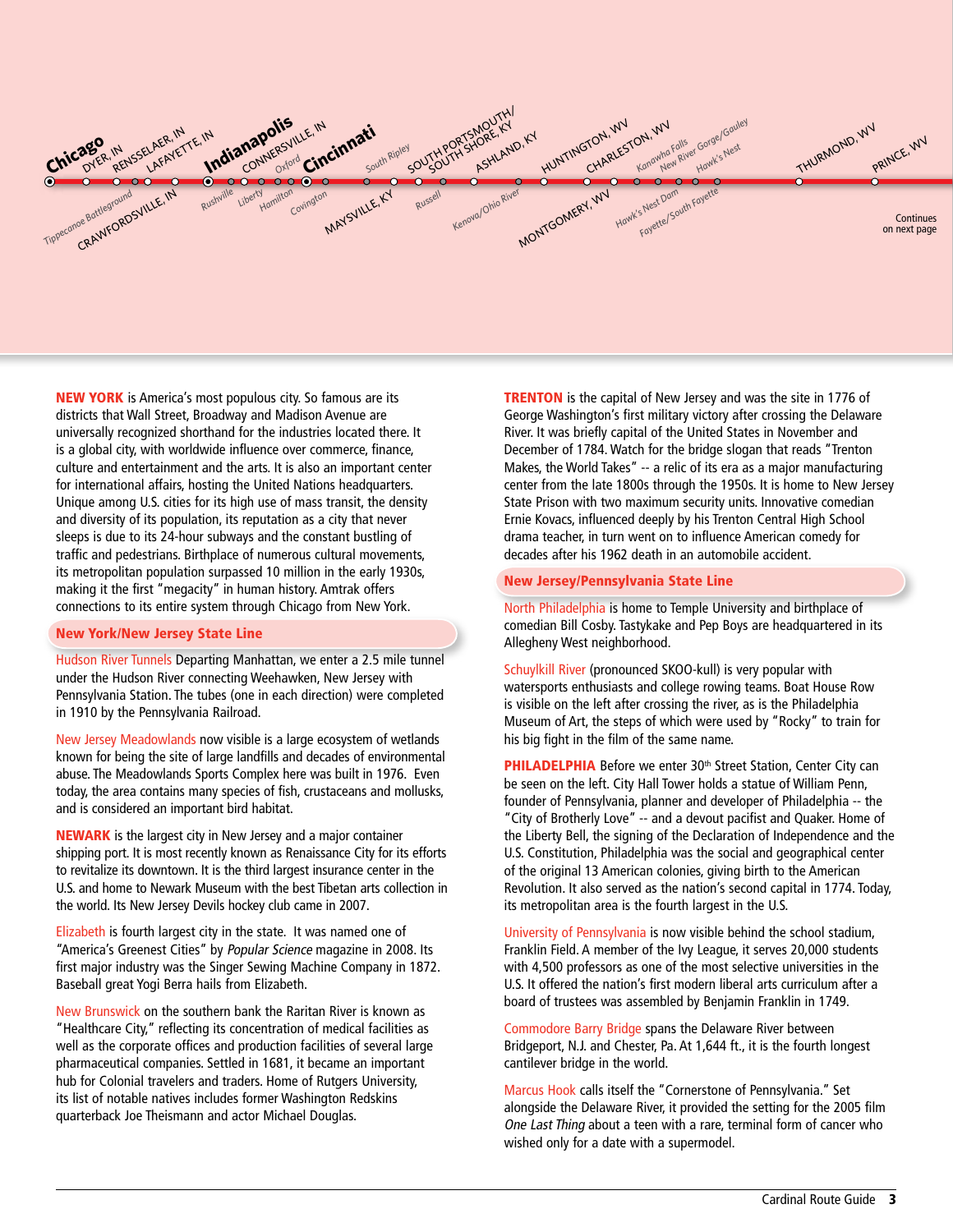

#### Pennsylvania/Delaware State Line

Delaware Memorial Bridge is visible downriver and connects Delaware with New Jersey. Its eight lanes span the world's longest twin suspension bridge.

WILMINGTON experienced high growth in jobs and office construction and jobs in the 1980s after passage of laws liberalizing bank governance within the state. Many international banks have operations in the city, especially credit card operations. The historic train station was built in 1908 by the former Pennsylvania Railroad. Notables from Wilmington include actress Valerie Bertinelli, musician Cab Calloway and commentator Bill Press.

Newark (pronounced NU-ARK) was founded in 1694. During the Revolutionary War, legend has it that the Stars and Stripes were first flown at the Battle of Cooch's Bridge outside of Newark. Today, it is home to the University of Delaware, with world class programs in business, chemical engineering, chemistry and biochemistry. Its central area is compact, walkable and lively, due in large part to university students. Edgar Allan Poe is said to have written parts of "The Raven" while staying at the inn on Main Street.

#### Delaware/Maryland State Line

Elkton marks the head of navigation on the Elk River, which flows into nearby Chesapeake Bay. The town was once famous as a place for eloping couples to marry.

Susquehanna River is the longest river on the east coast and provides half of the freshwater inflow for the Chesapeake. Geologically, it is regarded as extremely ancient. In 1979, it was the scene of the Three Mile Island nuclear power accident near Harrisburg.

Aberdeen is home to the U.S. Army's Aberdeen Proving Ground, established by Congress in 1918. Baltimore Orioles legend Cal Ripkin, Jr. hails from Aberdeen.

**BALTIMORE** is a major seaport founded in 1706 and the largest city in Maryland. Its Inner Harbor is a successful example of the city's ambitious renewal effort. It is named after Lord Baltimore, founding proprietor of the Maryland Colony. Francis Scott Key, a Maryland lawyer, wrote the Star Spangled Banner here, a recounting of the British attack on the harbor during the War of 1812. Baltimore exhibits examples of architecture from periods ranging over two centuries. Oriole Park at Camden Yards is considered to be the most beautiful "retro" style baseball park in the major leagues. One of Amtrak's eight busiest stations, the city is home to author Tom Clancy and Olympian Michael Phelps.

NEW CARROLLTON is a suburban stop for Amtrak's Northeast Corridor service, situated alongside the eastern terminus of the Washington Metrorail's Orange Line. Lying just inside the famous Washington Capital Beltway, it is named for a delegate to the Continental Congress and signer of the Declaration of Independence, Charles Carroll.

#### Maryland/DC Border

WASHINGTON, DC is the nation's capital, founded in 1790. In addition to all three branches of the federal government, it houses 172 foreign embassies and the headquarters of the World Bank, International Monetary Fund, Organization of American States, Inter-American Development Bank, Pan American Health Organization, many trade unions, lobbying groups and professional associations. It is also home to numerous museums and monuments, and parks such as Rock Creek, Chesapeake and Ohio Canal, National Mall, Theodore Roosevelt Island and Anacostia. Washington is one of only 13 cities in the U.S. with teams representing all four major sports; its Washington Redskins have won three professional league championships. Several notable universities, including Georgetown, American, George Washington and Catholic are in Washington. Union Station, which celebrated its centennial in 2008, is a top tourist attraction. We depart the city from a tunnel under the Capitol, affording us a sweeping view of "official" Washington. Visible soon is the Bureau of Engraving and Printing, where all currency and postage stamps are produced. The Washington Monument dominates the skyline, and the Jefferson Memorial – modeled after the third president's home at Monticello – can be seen astride the Tidal Basin, ringed by Japanese cherry trees.

#### DC/Virginia Border

Potomac River As we cross, the Pentagon is visible on the Virginia side and Arlington National Cemetery is just beyond. We now pass Crystal City, an office and hotel complex. The river, 383 miles long, forms a part of the borders between Maryland, Washington, Virginia and West Virginia. Known as "The Nation's River," it is rich in history and heritage. George Washington was born in, surveyed and spent most of his life within the Potomac Basin. Its watershed links coal miners in upstream West Virginia, urban residents in the District of Columbia and watermen in Virginia's Northern Neck.

**ALEXANDRIA** and its historic center, Old Town, is a mostly highincome suburb of Washington, largely populated by professionals working in federal civil service, the military, or for one of the private companies contracting to provide service to the federal government. Established in 1695, it was ceded in 1846 to the U.S. Government to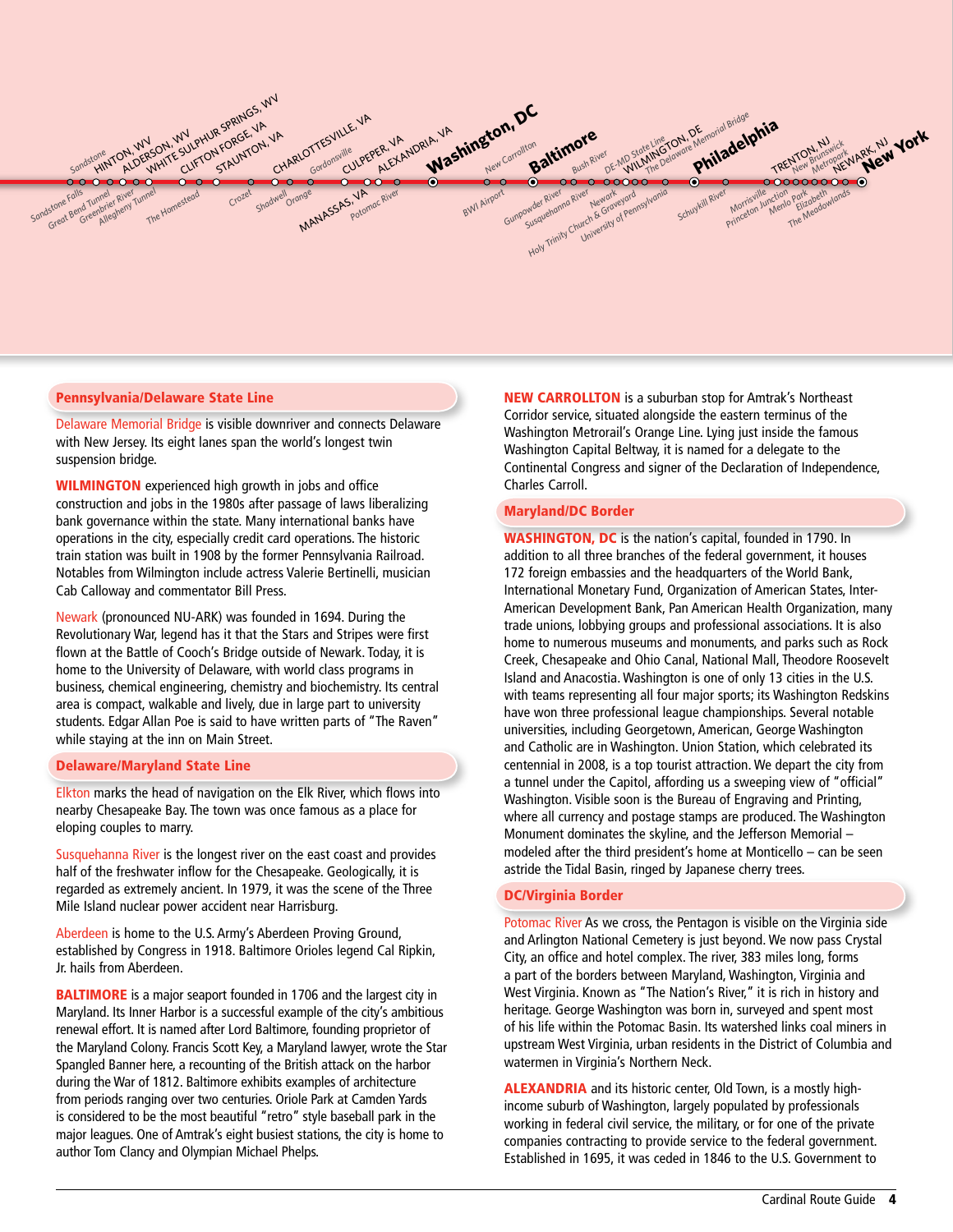form the District of Columbia, and retro ceded to Virginia in 1846 when the District of Columbia was reduced in size to exclude that portion south of the Potomac River. Market Square in Old Town is the oldest continuously operating marketplace in the U.S.

MANASSAS began life as Manassas Junction, a strategic railroad crossing that was the focal point of two Civil War Battles of Bull Run. It is today a suburb of Washington, and is served by the commuter railroad Virginia Railway Express at the Manassas station.

CULPEPER is a town of 9,600 that has grown rapidly into a "bedroom community" of Northern Virginia and its Washington suburbs. During the Civil War, it was an important crossroads for a number of armies marching through central Virginia, both Union and Confederate. In the heart of downtown stands the childhood home of Confederate General A.P. Hill, commander of "Hill's Light Division" under Stonewall Jackson. During the Revolutionary War, the Culpeper Minutemen militia was formed here.

Rapidan River, one of America's best trout fishing streams, is the largest tributary of the Rappahannock River in North-central Virginia.

Orange served as General Robert E. Lee's headquarters during the Civil War between 1862 and 1864 and was, being just north of the Rapidan River, effectively the northern border of the Confederacy at that time. The St. Thomas Episcopal Church, which still stands, was converted into a hospital for Confederate wounded after the Battles of Chancellorsville and Wilderness. Thriving well into the  $20<sup>th</sup>$  century, the town became known for its silk mill, producing many of the parachutes used during World War II by U.S. troops. That building today houses a restaurant and other businesses. Actor Randolph Scott, best known for his "tall-in-thesaddle" western movie roles, was born in Orange County.

Gordonsville began with a tavern operated from the late 1700s by Nathaniel Gordon catering to stagecoach passengers en route. It hosted such notables as George Washington, Thomas Jefferson and James Monroe. The town was of vital importance to the Confederacy during the Civil War as a railroad junction and was successfully defended on several occasions.

Shadwell is the birthplace of Thomas Jefferson on a plantation of the same name; he was one of six children. The original house burned to the ground in 1770. By 1835, a carding factory that prepared raw fibers as textiles, a merchant mill and a sawmill had sprung up and the town prospered. By the time the railroad reached Shadwell in 1849, it had become one of the earliest towns to have a station agent.

CHARLOTTESVILLE has been named best place to live in the U.S. based on cost of living, climate and quality of life. It is home to three former presidents: Thomas Jefferson, James Madison and James Monroe. It is also home to the University of Virginia, and Monticello, Jefferson's renowned mountain-top home. Nearby Michie Tavern was established in 1784 to serve as a social center and provide travelers with food, drink and lodging. A Virginia Historic Landmark, it remains in operation today offering tours, period games, colonial reel dancing and 18<sup>th</sup> century-style dining. The town was undamaged during the Civil War, surrendered by the mayor to spare it from burning. Nearby Shenandoah National Park and Skyline Drive offer recreational activities and beautiful scenery. Its Downtown Mall is one of the longest outdoor pedestrian malls in the country. Actress Sissy Spacek, actor Dwayne "The Rock" Johnson and novelist John Grisham have all called Charlottesville home.

**STAUNTON** was named after Lady Rebecca Staunton, wife of a popular Colonial Governor. Founded in 1747, it was, in 1908, the first city in the world to adopt a city manager form of government. Its appeal to tourism is enhanced by the American Shakespeare Center, the Woodrow Wilson Presidential Library and birthplace and the

Museum of American Frontier Culture. Its strict building codes make it an attractive location for period films; in 2006, scenes from the movie Evan Almighty were shot here. The Statler Brothers, a country music group, launched their careers in 1955 at the Lynhurst Methodist Church.

CLIFTON FORGE is the closest station to Hot Springs, home of the legendary Homestead resort hotel situated in the heart of the Allegheny Mountains. It features championship golf courses, horseback and carriage rides, shooting, fly fishing, hiking, falconry, swimming and luxury accommodations.

# Virginia/West Virginia State Line

Allegheny Tunnel The former Chesapeake & Ohio (C&O) and Virginia Central railroads traversed this mountainous region over a large portion of both main and branch lines; tunneling was necessary, and many survive in some form today. Leaving Clifton Forge, assault on the Allegheny Mountains required several tunnels. The Allegheny Tunnel runs under their crest and marks the boundary between Virginia and West Virginia, as well as the Eastern Continental Divide.

WHITE SULPHUR SPRINGS is the birthplace of golf in America; Oakhurst Links opened in 1884. The famous Greenbrier resort is one of the most luxurious and exclusive resorts in the U.S. In 1979, it hosted the first Ryder Cup featuring the current competitive setup of the U.S. and European sides. The Greenbrier began as the "Queen of the Watering Places" and was the summer destination of wealthy guests from all over the South. For much of its history, it was owned by the former Chesapeake & Ohio Railway. Every U.S. president from Dwight Eisenhower through George W. Bush has stayed at its presidential suite.

**ALDERSON** is located along the Greenbrier River with a population of about 1,100. The town boasts the largest Fourth of July celebration in the state of West Virginia, with events spanning an entire week. The station, in the historic downtown district, dates from 1896 and is a recently restored example of depots typical of the standard C&O designs used between 1890 and 1916. The town is also home to the Alderson Federal Prison Camp for minimum-security female inmates. It has housed such notables as jazz singer and songwriter Billie Holiday, former Manson Family member Lynette "Squeaky" Fromme and television host, author and publisher Martha Stewart.

Great Bend Tunnel under Big Bend Mountain derives its fame from the story of John Henry besting the steam drill. The six foot, 200 lb. Henry is said to have driven steel into hard rock -- with a hammer in each hand -- faster than could be done by the machine. A song about his exploits became the most famous, widespread, widely imitated and discussed folksongs in American railroading.

**HINTON** is a county seat featuring a complete downtown on the National Registry of Historic Places. The Wood Clock Museum has over 500 clocks of every type in a private collection that has been opened to the public, and the Hinton Railroad Museum is filled with artifacts from the early days of the C&O Railway.

Sandstone Falls is a photographic spectacle and one of the Seven Natural Wonders of West Virginia, created by continuous flats of sandstone extending upstream some 12 miles of the New River Gorge National River. Waders enjoy bath-temperature waters by spring as the falls flow over broad rock surfaces.

Sandstone is an unincorporated community and site of the Sandstone Visitors Center built by the National Park Service to provide outreach and build environmental awareness of issues involving the New River George. Its interactive museum draws thousands of visitors annually. The area contains some of the oldest prehistoric Native American artifacts yet to be discovered. A nearby quarry contributed to the building of the Washington Monument.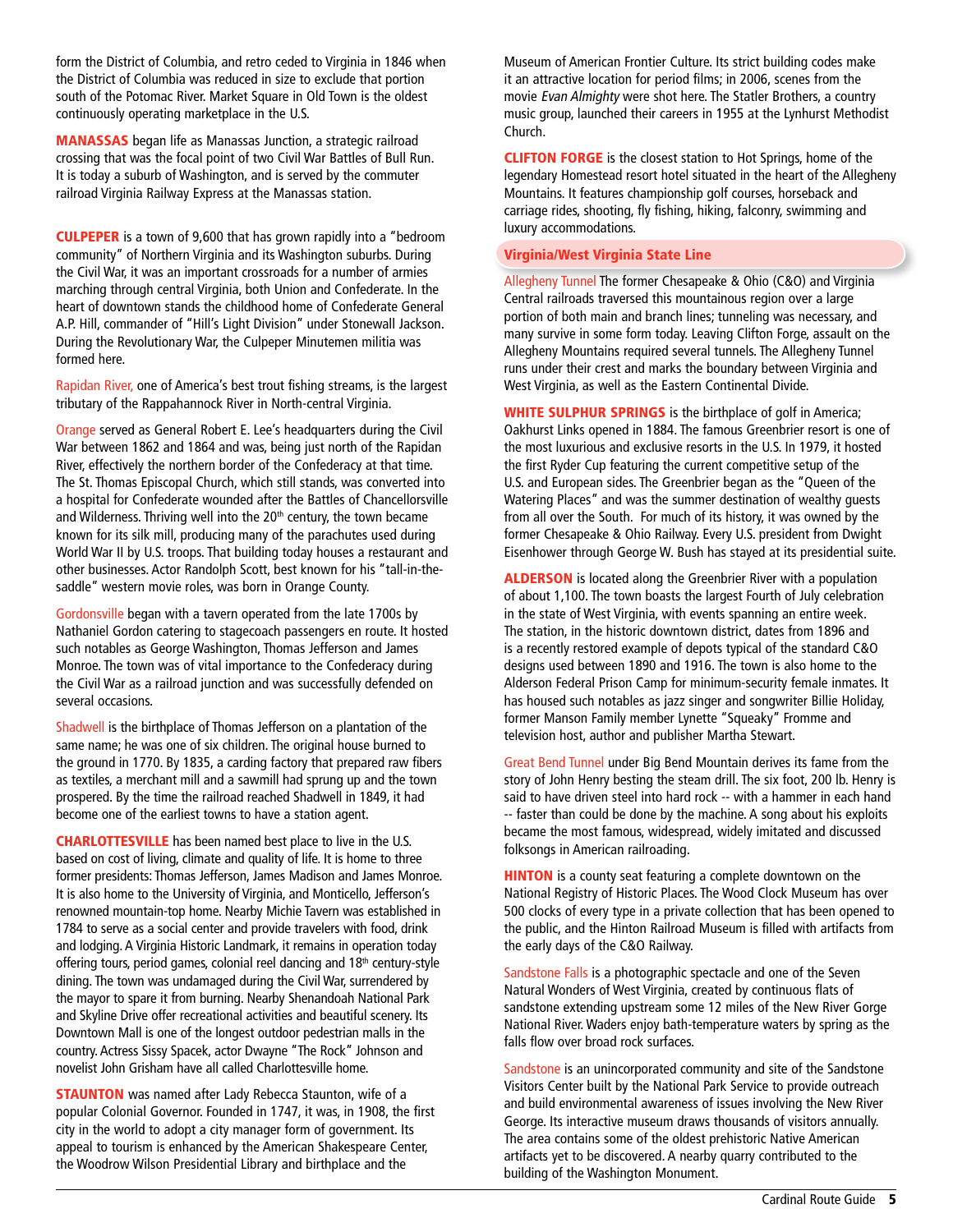**PRINCE** is located on an elevated portion of land upstream of the railroad bridge near highway 41, one of the few auto routes crossing the New River Gorge. The station is an acclaimed example of the Art Moderne architectural style applied to a railroad structure. The C&O established a station in Prince in 1880. The community's founder, William Prince, became involved in the coal business in the 1890s as coal was transported across the New River to the opposite bank in buckets suspended on a wire cable. Today, parts of the town have been protected by the National Park Service. Three camping areas offer visitors hiking, biking, kayaking and float-fishing – which suspends bait at a predetermined depth and signals a bite.

**THURMOND** was once a prosperous town during the heyday of coal mining in the New River Gorge. Today, it is a town of seven residents – six of whom sought elective office during the city elections held in 2005. It served as the filming location of a 1987 movie starring James Earl Jones, Matewan, depicting a 1920 miners strike and attempts to unionize workers. Much of the Thurmond is owned by the National Park Service, and the entire town is a designated historic district. The twostory wooden structure that houses the Amtrak station also contains a railroad museum and New River Gorge visitor center.

Fayetteville is situated on a plateau at an altitude of 1,820 ft., known as a mecca for world-class outdoor recreation as well as for the New River Gorge Bridge. Spanning 3,030 ft. at a height of 876 ft. above the New River, it is the highest bridge in the Americas and secondhighest in the world. The annual Bridge Day Festival in October hosts base jumpers parachuting from the side of the bridge. The Fayetteville County Courthouse, built in 1897, is a remarkable example of Romanesque Revival architecture.

The New River Gorge is the site of some of the country's best white water rafting and has more than 1,400 established rock climbs. A national park system unit, the New River Gorge National River is predated in geological history only by the Nile in Egypt. It lies at the core of a significant forest containing diverse flora, and provides habitat for endangered mammals, rare birds and amphibians. Within the gorge lie a significant number of abandoned sites where  $18<sup>th</sup>$  and 19<sup>th</sup> century people lived and worked to contribute the coal and lumber that powered American industry of the day. The region was opened to the outside world in 1872 with the coming of the railroad. Today, the river's rapids draw thrill seekers from everywhere.

Hawk's Nest overlook, visible above and across the basin, offers spectacular views in spring and fall of one of the most photographed vistas in the eastern U.S. The State Park of the same name protects 270 acres on the northern rim of the New River. It features a lodge with 31 rooms, aerial tram, museum and the overlook, in addition to hiking, biking, paddle boating and fishing. Its stone buildings were built by the Civilian Conservation Corps in the 1930s and are of interest to historians. A project to dam the river at Hawk's Nest in 1927 cost many workers their lives when the mineral silica was discovered during construction of a tunnel. Exposure to the dust led to lung disease and spurred government efforts to improve worker safety. The name derived from the fish hawks that originally inhabited the massive cliffs. They left the site permanently after the railroads began blasting in the area between 1869 and 1873.

Gauley Bridge marks the confluence of the New and Gauley Rivers to form the Kanawha River. Throughout this wild and beautifully picturesque country, much is visible only by rail or whitewater raft.

MONTGOMERY is home to the West Virginia University Institute of Technology. A 1993 television film, "Goodbye Miss 4<sup>th</sup> of July," depicting the story of a Greek family growing up in Montgomery, was produced by the Disney Channel. The town takes its name from one of the city's first settlers, James C. Montgomery.

CHARLESTON is the largest city in, and the capital of, West Virginia, situated at the confluence of the Elk and Kanawha Rivers. The golddomed capitol building visible from the train was completed in 1932. Before the state of West Virginia was admitted to the Union in 1863, Charleston, established in 1794, was part of Virginia. By the early 1800s, salt brines were discovered along the Kanawha River and the first salt well was drilled, bringing prosperity and economic growth. Citizens chose the city as their state capital in 1877. In the  $20<sup>th</sup>$  century, natural resources such as coal and natural gas, railroad expansion and state government all contributed to growth. Annual events include the West Virginia Dance Festival and the West Virginia International Film Festival. Actress Jennifer Garner and country singer Kathy Mattea grew up here.

**HUNTINGTON** is West Virginia's second largest city on the border of Ohio along the Ohio River, founded in 1870 as the western terminus for the Chesapeake and Ohio Railway. Today, Marshall University occupies a large portion of the city to the east of the Central Business District and was named in honor of former U.S. Supreme Court Justice John Marshall. Among its earlier graduates was Carter G. Woodson, who became the Father of Afro-American History when he founded Negro History Week in 1926. It later became Afro-American History Month. After the prominence of coal mining waned, the city became a regional medical community and a university town. The city hosts several annual events including Jazz-MU-Tazz at the University. Hollywood Squares host Peter Marshall and the late comedian Soupy Sales grew up here.

#### West Virginia/Kentucky State Line

Ohio River Also known as Big Sandy River, it is a tributary of the Mississippi and carries commercial shipping including coal mined in the region. The name is derived from the presence of extensive sand bars.

ASHLAND is an economic and medical center for northeastern Kentucky. Its early growth was fueled by the pig iron industry, and later on by coal and other industrial concerns. The business district includes the Paramount Arts center where Billy Ray Cyrus' music video Achy Breaky Heart was taped. The city boasts a 47-acre wooded Central Park hosting an annual holiday light show; a street in the park, Chuck Woolery Boulevard, is named for the well-known game show host who hails from Ashland. Notable natives also include the Judds, a country music duo, and actress Ashley Judd; Judd Plaza is named in their honor.

Russell is located on hilly topography and founded as a good strategic position against attacks by local Native American tribes. AK Steel's Ashland Works is located here, as is a large CSX Transportation rail classification yard. Country singer Billy Ray Cyrus attended high school in Russell.

SOUTH SHORE/SOUTH PORTSMOUTH is situated along the Ohio River across from Portsmouth, Ohio. Former major league pitcher and coach Don Gullett is from South Shore.

MAYSVILLE is an historically important town in the Kentucky bluegrass region, settled by frontiersmen like Daniel Boone. Once a center of wrought iron manufacture, it sent fancy ironwork to New Orleans to decorate its buildings. For a large part of the  $20<sup>th</sup>$  century, it was home to one of the largest tobacco auction warehouse systems in the world. Seen from above at night, the streetlights of the downtown area form the outline of the Liberty Bell, including its crack. The late singer and actress Rosemary Clooney was born here.

COVINGTON Here, just outside of Cincinnati, we again cross the Ohio River. Originally called Fort Rowdy, Covington's annual October gathering celebrates the village's beginnings as a fort built in 1793 by the forces of "Mad Anthony" Wayne. The American general defeated an Indian confederacy and signed the Treaty of Greenville, giving most of what is present-day Ohio to the U.S. and clearing the way for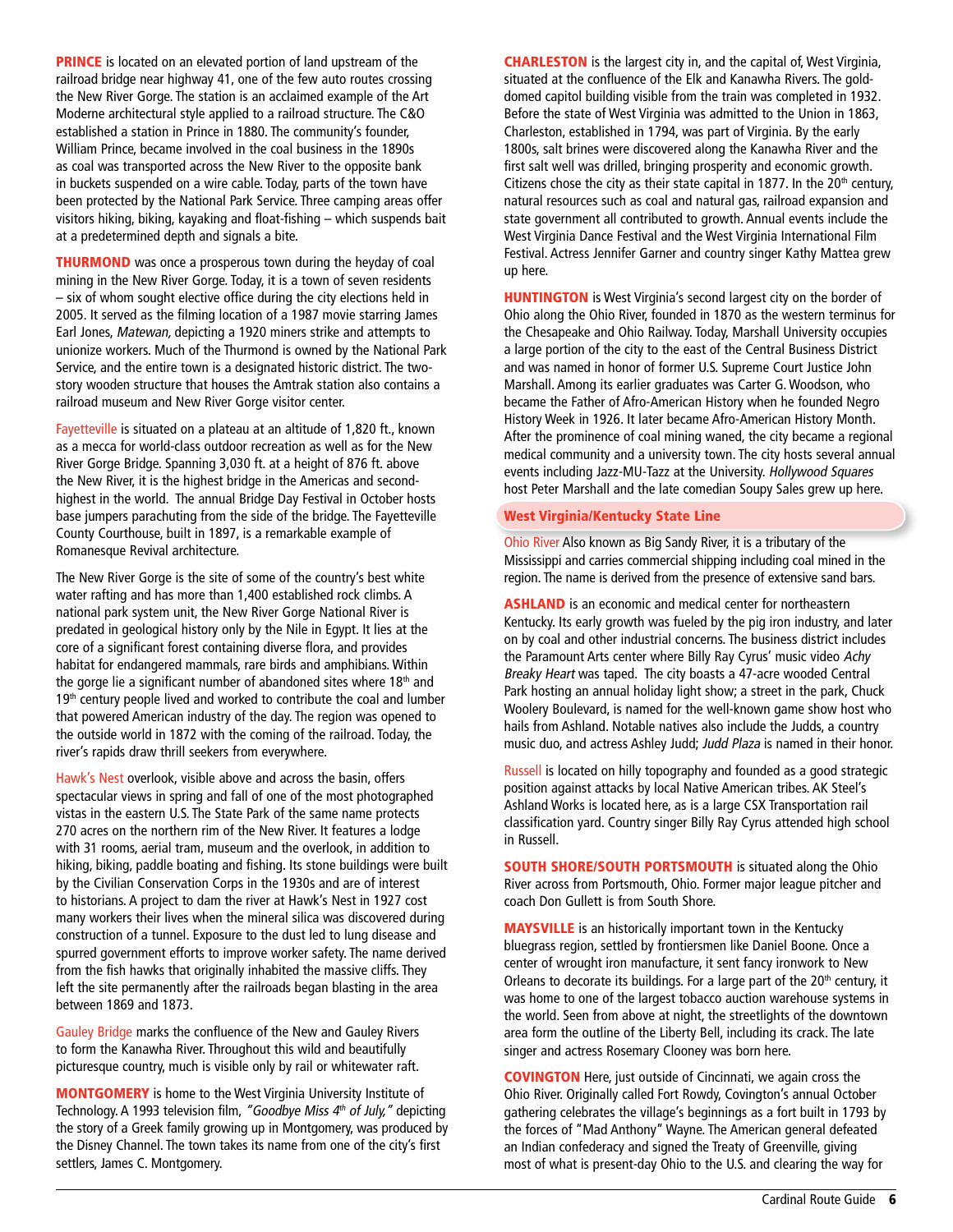statehood in 1803. "Rowdy" was what Wayne dubbed the fort because of the carousing his officers and men embarked upon after building the breastworks of brush and logs at the site. A museum features Civil War exhibits and displays related to the town's history.

# Kentucky/Ohio State Line

CINCINNATI was founded in 1788 and named after the Society of Cincinnati. It honors George Washington, who was considered a latter-day Cincinnatus – a Roman called to serve as dictator who immediately resigned his authority after successfully concluding a crisis. It was considered the first "boomtown" in the heart of the country to rival coastal cities. Steam navigation on the Ohio River helped grow Cincinnati, along with construction of a canal. Rapid expansion followed, and the railroad appeared in 1836. Cincinnati was first in the world to use steam fire engines, and first in the U.S. to establish a paid fire department. The precursor to baseball's Cincinnati Reds began as the Red Stockings in 1869, the first professional baseball team in the country. Proctor & Gamble introduced Ivory Soap here in 1879. Today, the downtown area is focused around Fountain Square. Union Terminal, built in 1933, houses a Museum Center and Omnimax Theater. The city is home to ten Fortune 500 companies. Its Oktoberfest is the largest such celebration in the country. Its range of unique foods includes several varieties of chili, and goetta, a peasant food of German origin composed of ground beef and oats, commonly consumed as a breakfast meat. Many movies and TV shows have been shot or set in Cincinnati, such as Batman Forever and WKRP in Cincinnati. In 1911, Leonard Slye was born in Cincinnati in a house where second base now sits at Riverfront Stadium. He was destined to become better known as Roy Rogers, the King of the Cowboys.

Oxford/Miami University was founded in 1809, highly ranked as a so-called "Public Ivy" for its faculty, offerings and overall experience. Described by poet Robert Frost as "the most beautiful college there ever was," it is one of only four colleges to produce both a U.S. President (Benjamin Harrison) and a Super Bowl-winning quarterback (Ben Rothlisberger). It is well known for its School of Education housed in McGuffey Hall, named after a Classics professor who wrote the pioneer text book McGuffey Reader. The book had at one time more than 130 million copies in print, more than any book in history, with the exception of the Bible.

# Ohio/Indiana State Line

Liberty is a farming community and county seat most noted as the birthplace of Ambrose Burnside, the Civil War Union General whose unique facial whiskers gave rise to the modern term "sideburns."

**CONNERSVILLE** was known in the early 20<sup>th</sup> century as "Little Detroit" for its importance to the auto industry. The McFarlan Motor Corporation produced cars here for 19 years; Auburn, Cord, Lexington and others also had production facilities. Al Capone is said to have purchase two McFarlans, one for himself and another for his wife. Several Duesenberg bodies were also produced here. Its American Central plant later built Jeep bodies for Willys Overland and Admiral kitchen appliances, making the city one of the largest dishwasher producers in the country. Connersville is home to both the first industrial park and the first high school band in the U.S. Each June, the Heritage MusicFest takes place at a campground by the Whitewater River, and the MudFest is celebrated each July.

INDIANAPOLIS is Indiana's largest city and state capital, having the second largest number of monuments after Washington, D.C. For much of its history, it has been oriented to government and industry. Today, its economy is more diversified. Its Indianapolis 500, a Memorial Day race for open-wheel cars, is the largest single-day sporting event in the world with more than 257,000 permanent seats. The city is also

home to the Colts of the NFL and the Pacers of the NBA. Residents and visitors enjoy the Indiana State Fair and the Indy Jazz Festival annually. It is the second most populous state capital after Phoenix, and the only one to occupy the exact center of its state. City center is Monument Circle featuring the Soldiers' and Sailors' Monument. Kiwanis International is headquartered here. The TV sitcom One Day at a Time was set in Indianapolis, the opening credits of which included a shot of the Pyramids, a set of three office buildings.

CRAWFORDSVILLE held the first official intercollegiate basketball game at the YMCA between Wabash College and Purdue in 1894. Today, Wabash is one of only four remaining all-male liberal arts colleges in the U.S. One of the country's first Rotary Jails opened here in 1882; now a museum, it is on the National Register of Historic Places. In 1891, appearance of the so-called "Crawfordsville Monster" in the skies above the city on two occasions frightened some 100 local citizens. The story was published in the Indianapolis Journal. An annual tour downtown addresses both the creature and other mysterious happenings that year.

**LAFAYETTE** is the county seat of Tippecanoe County and home to Purdue University, around which revolve many of the industrial and economic activities of the city. Alcoa Aluminum, Caterpillar Large Engine Division and Subaru of Indiana also maintain a presence here. Its early regional prominence sprang from its function as a shipping center on the Wabash River, further escalated by the arrival of the railroad in the 1850s. In 1859, the country's first official air mail delivery took place when John Wise piloted a balloon from Lafayette to Crawfordsville. Notable natives include the late director, producer and actor, Sydney Pollack; the co-founder of Sears, Roebuck and Company, Alvah Curtis Roebuck; and the founder and chief executive of public affairs television network C-SPAN, Brian Lamb.

Tippecanoe Battlefield Park is a wooded area seven miles north of Lafayette that played a major role in American history. In 1811, the Battle of Tippecanoe between American forces led by William Henry Harrison defeated an American Indian confederation led by Tecumseh and his brother, Tenskwatawa, which dealt a severe blow to the confederacy. The battle was used as a campaign slogan in the election of 1840, "Tippecanoe and Tyler Too," that helped Harrison win the Presidency and John Tyler the Vice Presidency. The park offers hiking, a nature center, a battlefield monument and a museum.

RENSSELAER was platted in 1839, named for founder James Van Rensselaer of Utica, New York. St. Joseph's College was established in 1888. It is today a primarily undergraduate Catholic institution offering 75 major, minor and pre-professional programs along with a nationally acclaimed Core Curriculum.

**DYER** forms the border with the state of Illinois on its western side. In 2005, the town was named one of the best places to live in the U.S. by CNN and Money Magazine. It is also home to the Chi Town Shooters, a professional hockey team of the All American Hockey League.

# Indiana/Illinois State Line

CHICAGO Vibrant and energetic, Chicago is the industrial core of the Midwest and a major transportation hub. In the heart of America's agriculture belt, it is a leading distributor of farm products. Its many regional food specialties reflect the city's ethnic and working class roots. Its spirit is also exemplified in its unique architecture; here is where the word "skyscraper" originated in 1885. The arts and sciences are also alive here, with an abundance of world-renowned theaters and museums. Cellular Field, home of the Chicago White Sox, is soon visible. (As we cross the Rock Island Railroad at Englewood, imagine the intense rivalry between the Twentieth Century and Broadway Limited trains as they raced one another to New York decades ago.) Of particular note is the New Regal Theater, originally an "atmospheric" motion picture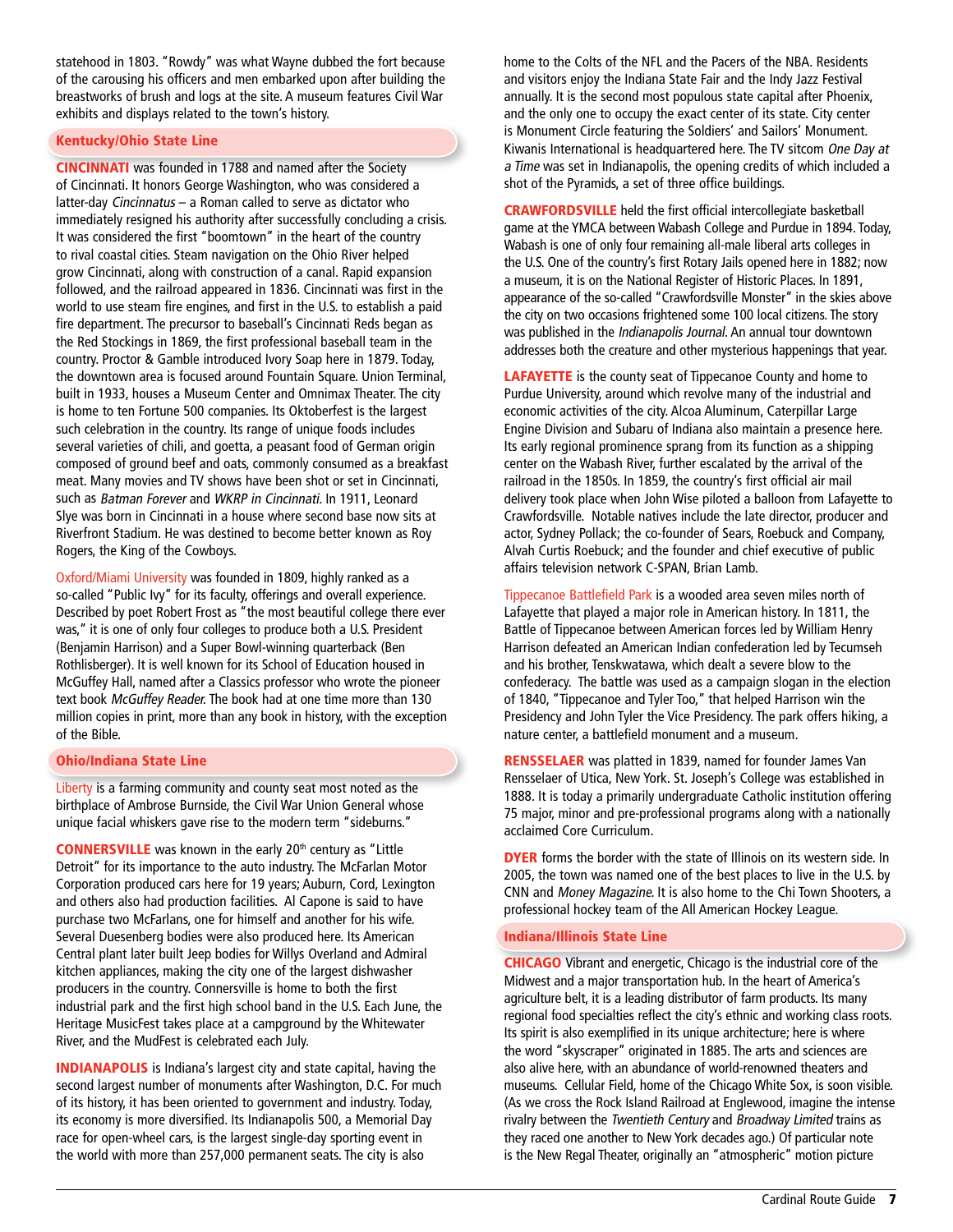palace where the audience sat in an imaginary courtyard under the stars. Today, it is a showcase for live entertainment. The cemetery you see is where Harold Washington, the city's first African American mayor, is buried. We now cross the South Branch of the Chicago River, famous for its backwards flow, and where ships ply Great Lakes ports along the Illinois and Michigan Canal. Sanitary engineers reversed its flow

in the early 1900s to prevent epidemics. As we pull into the covered platforms in the station, watch for an impressive view of the city skyline. Among its magnificent structures are the Sears Tower, Daley Center and John Hancock Building. Most Amtrak long-distance trains originate or terminate here.